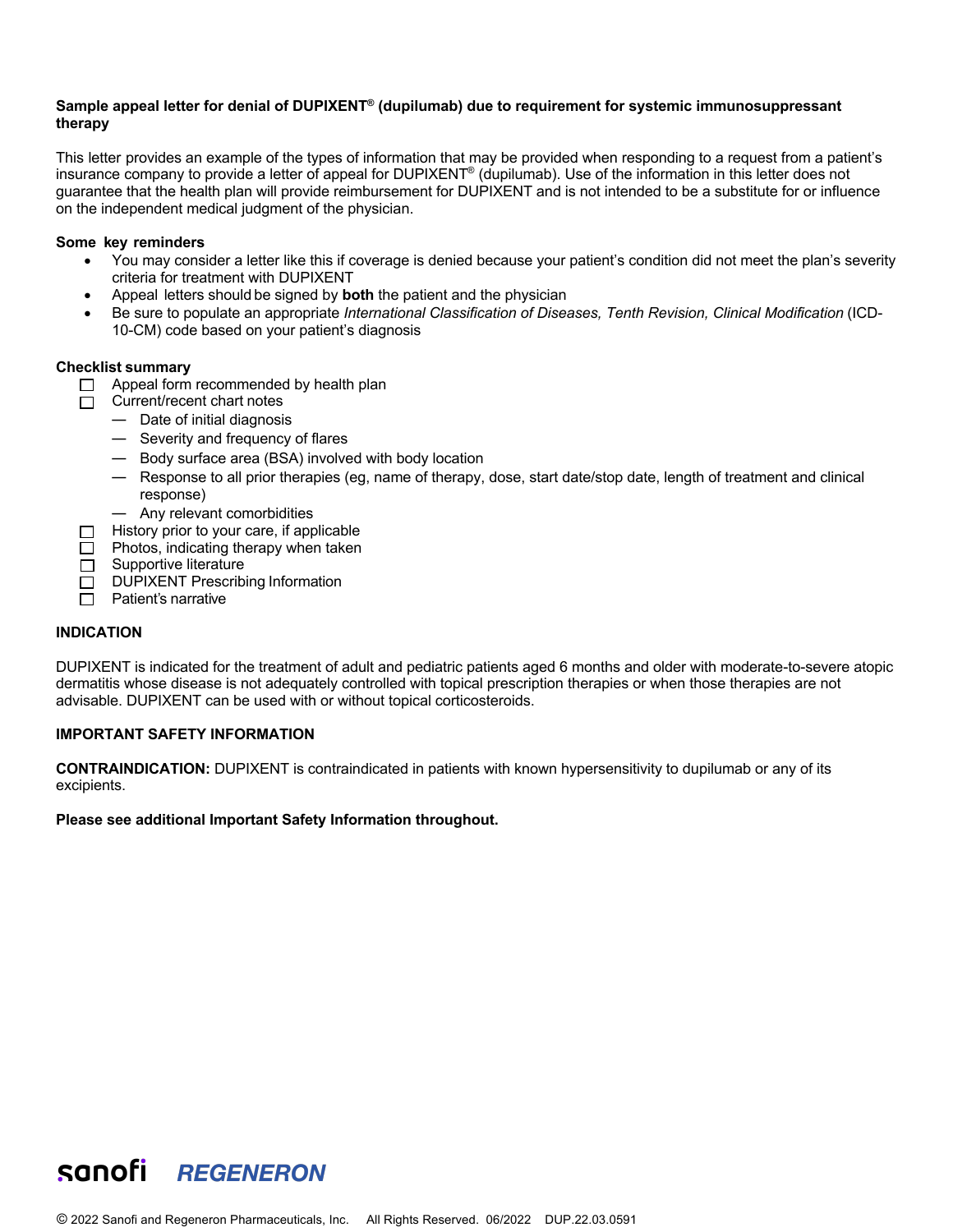# [Insert office letterhead here] **EXAMPLE**

[Date] **Re:** [Patient Full Name]

Dear [Contact Name]:

[Plan name] Date of birth: [Patient date of birth] [Plan street address] Member ID: [Patient ID number] [Plan city, state ZIP code] Group number: [Patient group number]

This letter serves as the *[first/second]* appeal for approval of DUPIXENT<sup>®</sup> (dupilumab), which was originally denied to *[Patient* Full Name] on [Date of Denial] because the patient did not meet the plan's requirement for an adequate trial of [indicate immunosuppressant(s) mentioned in denial letter].

Since [Date], [Patient Full Name] has been under my care for [diagnosis] (ICD-10-CM code: [insert code]).

[Summarize your specific reasons why systemic immunosuppressants are not or no longer appropriate for this patient, eg, not indicated, side effects, contraindicated for patient type, patient had previous trial prior to being under my care *OR* If your patient has, in fact, had a trial of immunosuppressants, give details, including duration and response to therapy]

Current symptoms and condition:

Severity:

*Body surface area involved*: [ ] less than 10% [ ] 10% or more

*Sensitive areas affected [Check all that apply]*:

| [ ] hands          | [ ] feet  | [ ] face and neck       | [ ] [specify other area] |
|--------------------|-----------|-------------------------|--------------------------|
| [ ] genitals/groin | f 1 scalp | [] intertriginous areas |                          |

• [Explain why patient's recent symptoms, severity of condition, and impact of disease warrant treatment with DUPIXENT]

I have included information about [Patient First Name]'s medical history and a copy of the Prescribing Information for DUPIXENT, which is indicated for this condition.

# Summary of patient history:

- [Treatment history, including duration of each type of therapy]
- [Response to past therapies (eg, name of therapy, dose, start date/stop date, length of treatment and clinical response)]
- [Note any contraindications for systemic immunosuppressants]

Based upon the patient's clinical condition and a review of the supporting documentation, I am confident you will agree that DUPIXENT is an appropriate treatment option. In order for me to provide appropriate care for my patient, it is important that [Plan Name] provide adequate coverage for this treatment.

On behalf of [Patient Full Name], we appreciate your reconsideration. Please call me at [Primary Treating Site Phone Number] if I can be of further assistance or you require additional information. Thank you in advance for your immediate attention and prompt review of this request.

Sincerely,

[Treating Physician's Name, MD/DO/NP/PA] [Patient/Legal Representative's Name]

[Treating Physician's Signature] [Patient/Legal Representative's Signature, if required]

Enclosures: [See Checklist on previous page]